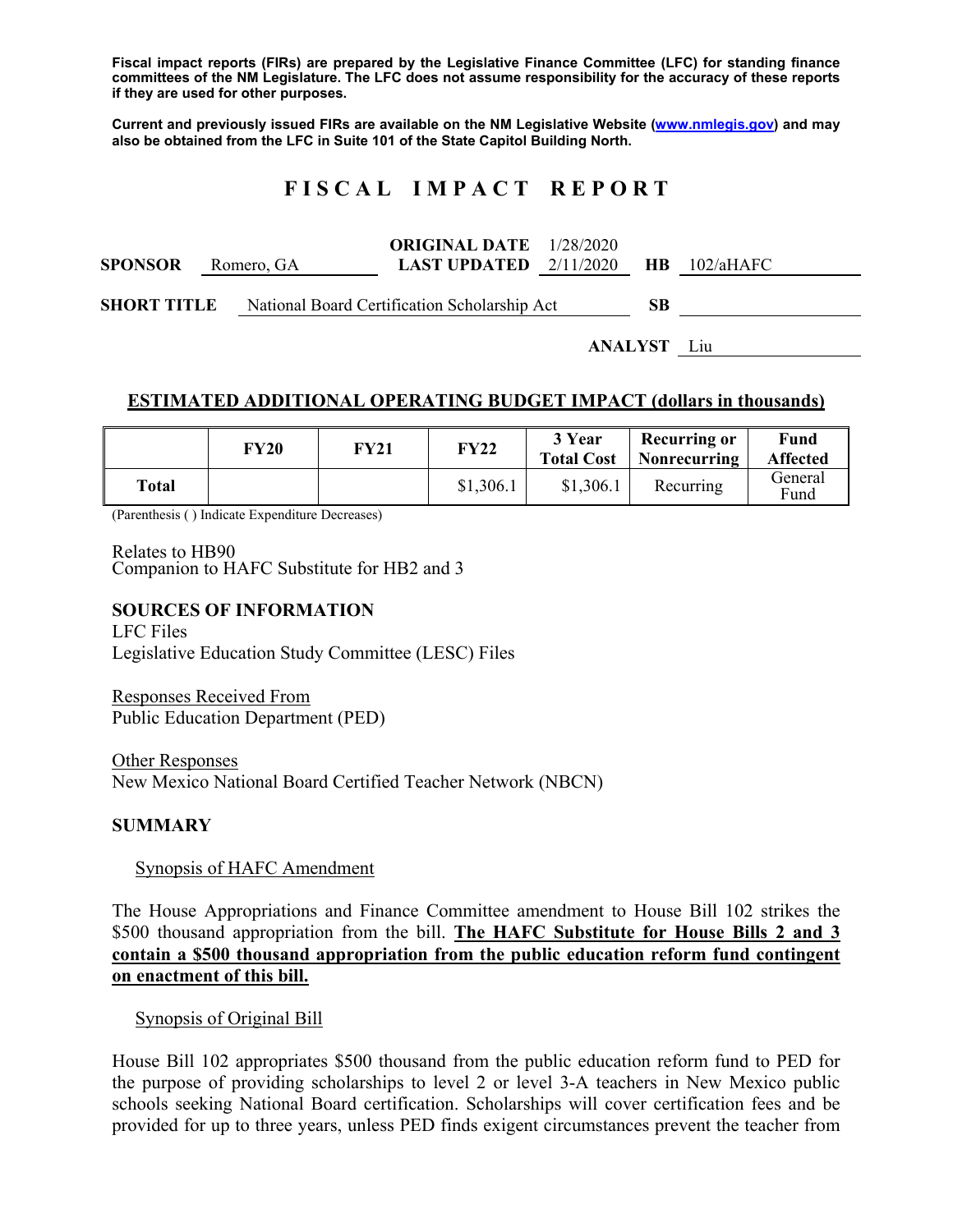#### **House Bill 102/aHAFC – Page 2**

completing the certification. The bill further requires PED to provide an annual report evaluating the performance of scholarship recipients and establishes a National Board certification scholarship fund.

# **FISCAL IMPLICATIONS**

The appropriation of \$500 thousand contained in this bill is from the public education reform fund (PERF), which is subject to appropriation by the Legislature for improving educator quality, extending learning time, supporting at-risk students, and increasing oversight and accountability. Although the appropriation from PERF does not directly impact the general fund, continued teacher interest in National Board certification (as a pathway for level 3-A licensure advancement) and a lower cost barrier to apply will likely increase demand for scholarships and create fiscal impacts to the public school funding formula if new teachers become certified.

While teachers can complete National Board certification in one year, some may choose to do so over several years. Candidates must complete four components of the National Board assessment, with each component costing \$475 (or \$1,900 in total). Candidates can pay for and submit each component separately. Separately, candidates are charged a \$75 nonrefundable registration fee for each assessment taken, regardless of the number of components being assessed. As such, the cost to separately assess each of the four components could be up to \$2,200 per teacher candidate.

Assuming \$2,200 per candidate, the \$500 thousand appropriation would be able to cover up to 227 candidates. If all 227 teachers become certified and teach within New Mexico public schools, they will generate 283.8 more program units in the public school funding formula. At the current FY20 unit value of \$4,602.27, this could create a general fund impact of \$1.3 million in the statewide public school program cost and shift more formula funding to schools employing these teachers. Fiscal impacts to the funding formula, or state equalization guarantee (SEG) distribution, however, would likely happen over multiple fiscal years.

Currently, there are no balances in PERF; however, \$110 million from the SEG distribution is expected to revert to PERF at the end of FY20. In FY20, the Legislature appropriated \$119.9 million for K-5 Plus programs and \$62.4 million for extended learning time programs (ELTP). According to preliminary PED data, schools applied for \$29 million in K-5 Plus funding and \$42.3 million of ELTP funding in FY20, resulting in a projected reversion of \$111 million to PERF. On January 31, 2020, PED increased the final unit value by 0.81 percent, which decreased the estimated reversion to PERF by about \$575 thousand.

This bill would appropriate \$500 thousand from PERF to the National Board certification scholarship fund for expenditure in FY21. Any unexpended or unencumbered balance remaining at the end of a fiscal year shall not revert to PERF.

# **SIGNIFICANT ISSUES**

The bill allows PED to award a scholarship, equal to the certification fees assessed by the National Board, to an eligible teacher seeking certification from the National Board for Professional Teaching Standards (NBPTS). The scholarship is available to an eligible teacher for a period not to exceed three years, unless PED finds that exigent circumstances prevent the teacher from finishing the certification process within three years. To be eligible for the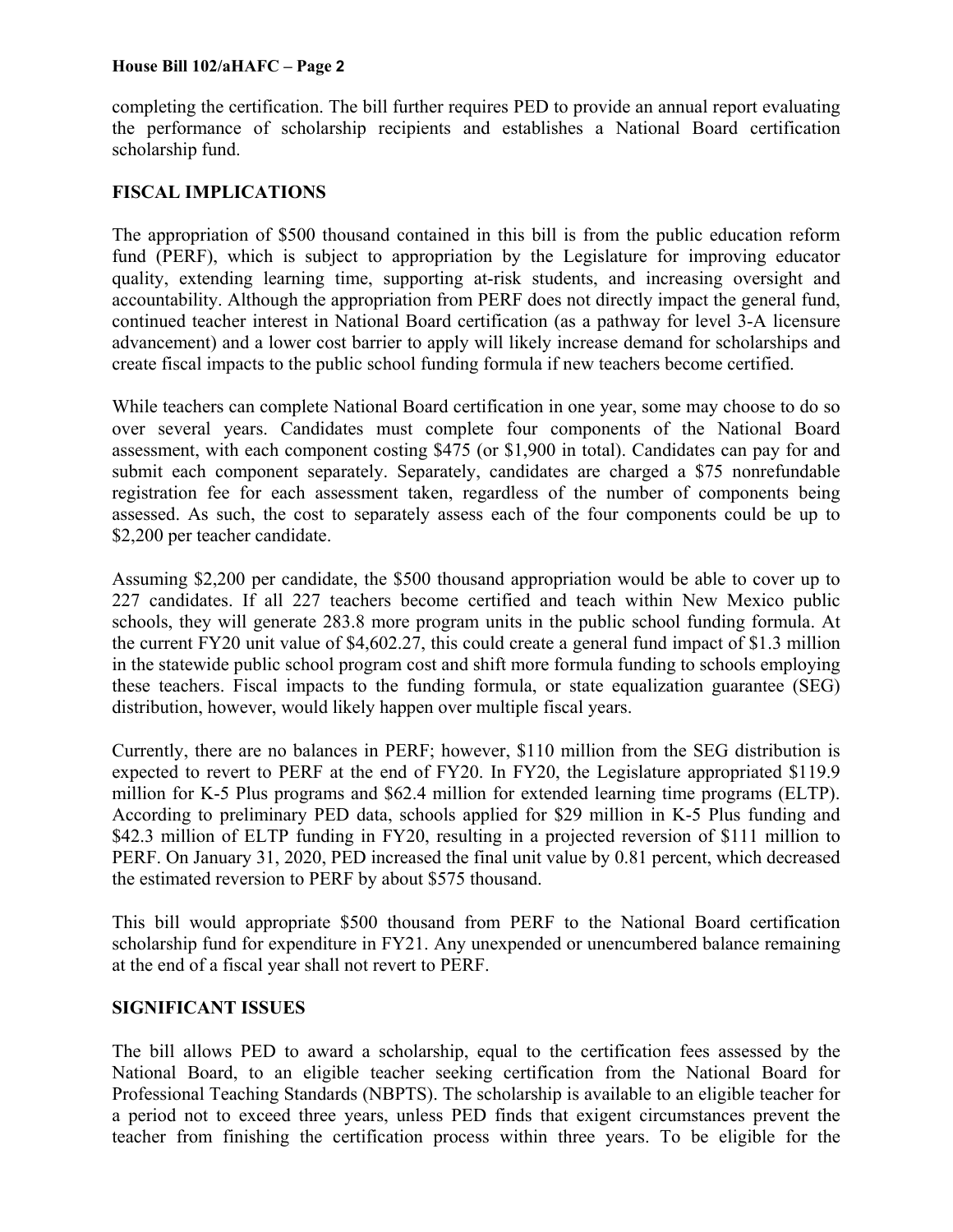### **House Bill 102/aHAFC – Page 3**

scholarship, the recipient must be a New Mexico resident, hold a valid level 2 or higher teaching license, teach in a New Mexico public school, and submit a reference letter from the school principal.

According to NBCN, approximately 1,276 teachers in New Mexico have achieved National Board certification, and 579 teachers are in the process of earning certification in New Mexico. In 2019, New Mexico ranked 21st in the country for the total number of board-certified teachers, and 11th in the country for overall percentage of teachers with National Board certification at 6.05 percent.

In 2019, the top five school districts for board-certified teachers are Albuquerque (651), Santa Fe (76), Las Cruces (57), Rio Rancho (55), and Los Alamos (44). The top five school districts with teachers currently seeking board certification are Albuquerque (193), Santa Fe (55), Las Cruces (29), Espanola (28), and Taos (27).

LESC notes a teacher who receives their National Board certification is eligible to advance from a level 2 teaching license to a level 3-A teaching license. The teachers' pay will increase from a minimum \$50 thousand for a level 2 teacher to a minimum \$60 thousand for a level 3-A teacher. Additionally, teachers who receive National Board certification will receive an additional stipend on top of their base salary pay for each year they are certified.

# **PERFORMANCE IMPLICATIONS**

Multiple studies suggest NBPTS-certified teachers are more effective than their peers in producing academic gains for students. A 2017 Mississippi State University study found kindergarteners were 30.7 percent and third graders were 10.7 percent more likely to achieve a proficient literacy assessment score than their peers if they had a board-certified reading teacher. A 2015 Center for Education Data and Research working paper found board-certified teachers could produce gains of up to 1.5 months of additional learning. A 2012 Harvard University study of the Los Angeles Unified School District found students with NBPTS teachers gained the equivalent of two months of additional instruction in math and one month in English language arts.

# **ADMINISTRATIVE IMPLICATIONS**

PED will need to promulgate rules detailing scholarship contractual terms, application evaluation, exigent circumstances for incompletion, and subject matter and grade-level preferences and potentially interview applicants for the scholarship program. The bill also requires PED to submit an annual report to the governor and Legislature on the scholarship program.

PED notes the bill does not allocate funding to the department to implement and oversee the scholarship program. Thus, any costs associated with the creation, support, implementation, and supervision of the scholarship program will be borne by the department.

PED notes the bill does not stipulate penalties if the scholarship recipient does not pass the National Board certification assessment or chooses to discontinue the process of seeking certification. Additionally, the bill does not contain information regarding an appeal process if the applicant is not chosen for the scholarship. Finally, the bill does not address whether board-